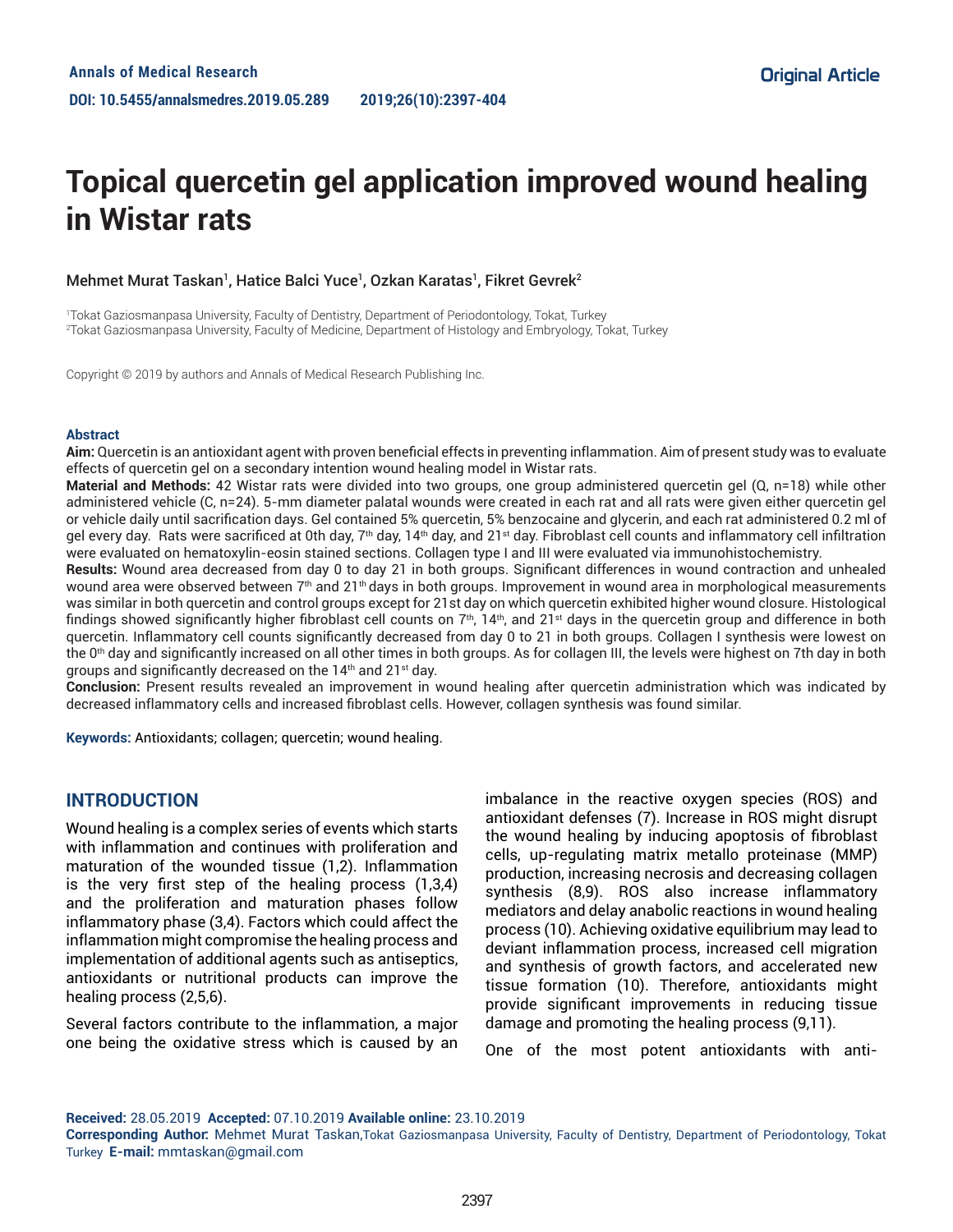inflammatory and anti-microbial efficacy is quercetin which is a plant-derived bioflavonoid compound (12- 14). Quercetin modulates several signal molecules and kinases such as extracellular signal-regulated kinase 1/2, c-Jun N-terminal kinase, p38, and protein kinase B phosphorylation and suppress inflammation by downregulating major pro-inflammatory cytokines such as interleukin (IL)-1 beta (15). In addition, quercetin also modulates major pro-inflammatory pathways such as mitogen-activated protein kinase (MAPK) pathway and induces inhibitor of kappa B-alpha (IκB-α) which regulates majority of pro-inflammatory events in the body (16,17). The antioxidant and anti-inflammatory features of the quercetin was also reported to provide a scar free wound healing (18,19). The effects of quercetin in wound healing were manifested with stimulation of extracellular matrix formation, up-regulation of vascular endothelial growth factor (VEGF), and transforming growth factor (TGF)-β synthesis (18,19). Quercetin was also found to be effective in disrupted wound healing process in persistent wounds associated with diabetes after topical quercetin implementation (20).

Based on the favorable effects of quercetin as an antioxidant and anti-inflammatory agent, the aim of the present study was to evaluate the effects of quercetin gel on a secondary intention wound healing model in Wistar rats. For this purpose, the wound closure via stereomicroscopic evaluation, fibroblast and inflammatory cell counts and Collagen I and Collagen III expressions in histological slides were determined.

# **MATERIAL and METHODS**

The present study protocol was approved by the local ethics committee of animal studies of Tokat Gaziosmanpasa University (approval number-HADYEK-44). The study was designed and conducted at Tokat Gaziosmanpasa University Faculty of Dentistry and Faculty of Medicine. All experimental procedure was performed following the guidelines of the European Communities Council Directive of November 24, 1986 (86/609/EEC) and the manuscript was created according to the 'NC3Rs ARRIVE Guidelines, Animal Research: Reporting of In Vivo Experiments'.

Two main study groups and three sub-groups were created based on the sacrification days. Palatal wounds of 5mm diameter were created on 42 female Wistar rats. All surgical procedures and maintenance of the animals were carried out at Tokat Gaziosmanpasa University Animal Research Center. All rats were kept in a special room with 12 hours dark-light cycles, under controlled temperature and humidity in individual cages. All rats achieved water and standardized rat chow ad libitum.

The study groups were;

 1.Control groups (C, n=24) a.Sacrification on day 0 (Group 1, Control day 0) b.Sacrification on day 7 (Group 2, Control day 7) c.Sacrification on day 14 (Group 3, Control day 14)

 d.Sacrification on day 21 (Group 4, Control day 21) 2.Quercetin groups (Q, n=18) e.Sacrification on day 7 (Group 5, Q day 7) f.Sacrification on day 14 (Group 6, Q day 14) g.Sacrification on day 21 (Group 7, Q day 21)

All surgical procedures were performed by an experienced researcher under general anesthesia with an intraperitoneal injection of ketamine (Eczacibasi Ilac Sanayi, Istanbul, Turkey) (100 mg/kg) and xylazine (Eczacibasi Ilac Sanayi, Istanbul, Turkey) (0.5 mg/kg). Firstly, rats were stabilized, and mouths were opened using a retractor. The gingiva in the palatal region of maxillary molar teeth was removed with a disposable punch with five-millimeter diameter. The bone was exposed and the wound was left uncovered to mimic a secondary intention wound healing model, and the bleeding was controlled.

## **Vehicle and Quercetin implementation**

Quercetin powder (Sigma Aldrich, Missouri, USA) gel was freshly prepared by a pharmacist before application. 5% quercetin (21,22) was dissolved in glycerin/alcohol (v/v 5:1) and 5% benzocaine (Anestezin, Botafarma, Ankara, Turkey) was also added to the mixture. The control rats received the gel containing only 5% benzocaine. Each rat had 0.4 ml gel and the gel application was performed at 9.00 am every day until the sacrification day. 0.4 ml gel of quercetin contained 20µg quercetin and studies reported that the phenolic compounds cause no toxicity or tissue damage under the doses of 50µg (23,24).

Six rats in each subgroup were euthanized via anesthetic overdose in the 0th,  $7<sup>th</sup>$ , 14th, and 21 $st$  days. The maxilla was removed and fixed in neutral buffered formalin solution with 10% concentration.

# **Stereomicroscopic evaluation**

All maxilla were photographed under 12.5x magnification via a stereomicroscope (Stemi 2000 and Axiovison 4.8, Carl Zeiss, Jena, Germany). The wound borders, unhealed area and the difference as the newly formed epithelization area were measured via a program integrated with a stereomicroscope (Stemi 2000 and Axiovison 4.8, Carl Zeiss, Jena, Germany). All measurements were performed by a blinded experienced researcher.

# **Histological evaluation**

After stereomicroscope photographs were taken, the palatal mucosa was dissected and dehydrated through an ethanol series. After dehydration, tissues were cleared with xylene and embedded in paraffin. All histological procedures were performed by an experienced researcher (F.G.) who was blind to the identities of the samples. Serial sections of 5 um were obtained from paraffin blocks. Hematoxylin-eosin (H&E) staining and immunohistochemistry for Collagen I and Collagen III were performed.

Fibroblast and inflammatory cells were counted in H&E-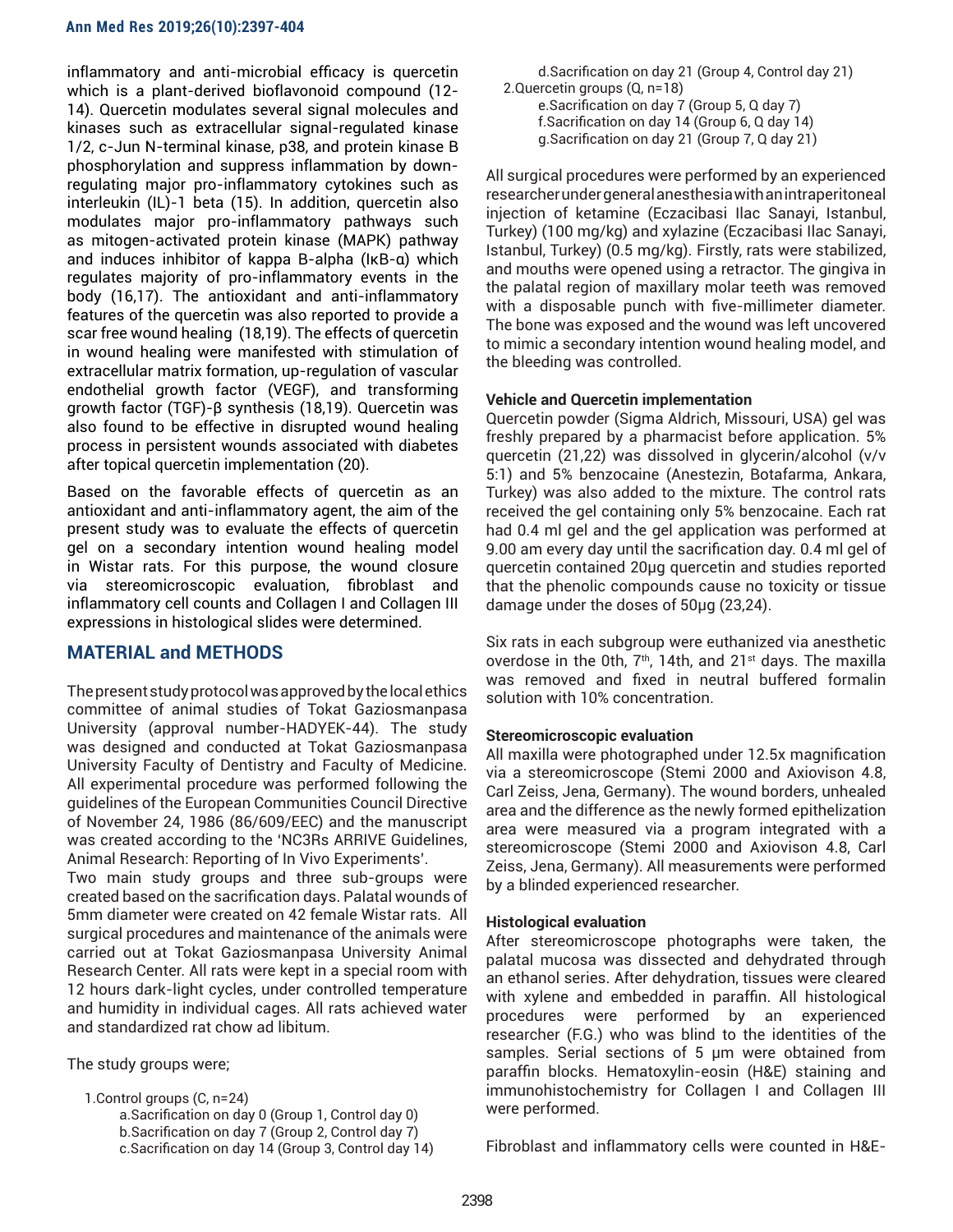stained slides. Measurements were performed in a cell counting frame of 10000µm2 under 1000x magnification. Three analyses were performed for each animal, and a mean value was recorded. Fibroblast, endothelial, and inflammatory cells which can be easily differentiated (25- 29) was observed, and fibroblast and inflammatory cells within the frame was counted. Inflammatory cells counted were macrophage, neutrophil, eosinophil, T lymphocytes and plasma cells (25-30). The cells which were not easily differentiated were not counted.

#### **Collagen I and Collagen III immunohistochemistry**

Three slides per animal were chosen for immunohistochemical staining for each parameter. All selected sections were rehydrated and submerged to hydrogen peroxide (3%) for suppressing endogenous peroxidase activity. Afterward, sections were washed with phosphate buffered solution (PBS) thrice for five minutes (3x5) and incubated with rabbit serum for 30 minutes. After this incubation, primary antibodies were applied, and sections were incubated overnight at 4°C in a humidified dark room. The primary antibodies and dilutions were Goat polyclonal anti-Collagen I antibody (Abcam plc, Cambridge, UK) (1:250) and anti-Collagen III antibody (Abcam plc, Cambridge, UK) (1:250). Then, sections were washed 3x5 with PBS and incubated with biotinylated secondary antibodies immunoglobulin G for 30 minutes. After washing 3x5 with PBS again, sections were treated with streptavidin-horseradish peroxidase conjugated reagent and incubated for 30 minutes. After washing again 3x5 with PBS, 3-Amino-9-Ethylcarbazole chromogen was applied to visualize specific immunoreactivity. After last wash with 3x5 PBS, sections were counterstained with Gill's hematoxylin and washed with distilled water and then mounted.

Immunoreactivity reactions were observed as red staining in different shades from pale red to bright red color. All sections were evaluated with light microscopy under 400x magnification (Nikon, Tokyo, Japan). A cell counting frame was marked, and cells within the frame were counted considering their staining densities as no staining-0, slight staining-1, mild staining-2, and severe staining-3. To convert the stained cells and the staining density to a numeric value, an H score was calculated based on a formula,  $[\Sigma P i(i+1)]$ . i: shows the intensity score of the staining and Pi: shows the percentage of the stained cells. All immunohistochemistry evaluations were performed by an experienced blinded examiner (O.K.) Immunohistochemistry analysis was performed from three different areas, and a mean value was recorded for each evaluated parameter (27,28).

#### **Statistical Analysis**

A power analysis was performed, and the power of the study was calculated as 90%. All data were analyzed with IBM SPSS program (SPSS v.20.0, IBM, New York, USA) and presented as mean and standard deviation. All data were firstly analyzed with the Kolmogorov-Smirnov

test for normality. The immunohistochemistry results were analyzed with non-parametric tests, Mann Whitney U and Kruskal Wallis tests. The stereomicroscope measurements, fibroblast, and inflammatory cell counts were analyzed with parametric tests, One Way ANOVA and Tukey. p< 0.05 was considered statistically significant.

# **RESULTS**

## **Morphometric evaluation**

The wound area results exhibited a significant difference in all tested durations in both groups (p<0.05). The wound closure on the 21<sup>st</sup> day was significantly higher than those of the  $7<sup>th</sup>$  day in both groups (p<0.05). However, quercetin group showed higher improvement from day 14 to 21 compared to the control day 14 to control day 21 (p<0.05) (Figure 1, Figure 2, Table 1).  $7<sup>th</sup>$  and 14t<sup>h</sup> days exhibited similar wound closure in both groups (p>0.05) (Table 1). The only significant difference between quercetin and control groups was found on the  $21^{st}$  day (p<0.05). Both quercetin and control groups had wound healing with no complications.

| Table 1. Measurements of the palatal wound area, unhealed wound<br>area and wound                                                                                            |                                  |                                |                               |  |  |  |
|------------------------------------------------------------------------------------------------------------------------------------------------------------------------------|----------------------------------|--------------------------------|-------------------------------|--|--|--|
| Groups/<br><b>Parameters</b>                                                                                                                                                 | <b>Palatal</b><br>wound area     | <b>Unhealed</b><br>wound area  | Wound<br>closure              |  |  |  |
| Control<br>Day 0                                                                                                                                                             | $19.60 + 0.10$                   | 19.60±0.03                     | $0.01 \pm 0.00$               |  |  |  |
| Control<br>Day 7                                                                                                                                                             | 12.89±2.07 <sup>a</sup>          | $9.52 \pm 5.31$ <sup>a</sup>   | $2.94 + 0.95$                 |  |  |  |
| Control<br><b>Day 14</b>                                                                                                                                                     | $9.57 \pm 2.32^{a,b}$            | $7.51 + 5.42a$                 | $3.09 + 1.89$                 |  |  |  |
| Control<br><b>Day 21</b>                                                                                                                                                     | $6.05 \pm 2.01$ a,b,c            | $2.25 \pm 2.18^{a,b,c}$        | $6.85{\pm}4.94^{\circ}$       |  |  |  |
| <b>Test Group</b><br>Day 7                                                                                                                                                   | $12.76 + 1.98$ <sup>a</sup>      | $7.12 + 3.61$ <sup>a</sup>     | $5.08 + 1.43$                 |  |  |  |
| <b>Test Group</b><br>Dav14                                                                                                                                                   | $9.00 \pm 1.87$ <sub>a,e</sub>   | $3.31 \pm 3.13$ <sup>a,e</sup> | $6.81 \pm 3.73$ <sup>a</sup>  |  |  |  |
| <b>Test Group</b><br><b>Day 21</b>                                                                                                                                           | $3.00 \pm 0.75$ <sub>a,e,f</sub> | $1.79 + 2.47$ <sup>a,e,f</sup> | 13.96±6.36 <sup>a,d,e,f</sup> |  |  |  |
| <sup>a</sup> p<0.05 vs. control day 0, <sup>b</sup> p<0.05 vs. control day 7, °p<0.05 vs.<br>control day 14, ep<0.05 vs. test group day 7, fp<0.05 vs. test group<br>day 14. |                                  |                                |                               |  |  |  |

The unhealed area in the center of the wound was also measured. Both the wound contraction and the unhealed area decreased from day 0 to day 21 (p<0.05). However, a significant difference in the unhealed area was observed between the day 7 and 21 in both groups (p<0.05). The healing from the day 7 to 14 and day 14 to 21 were similar in both groups (p>0.05). All groups showed similar decrease in the unhealed areas on all tested days (p<0.05) and the amount of decline was similar (p>0.05) (Figure 1, Figure 2, Table 1).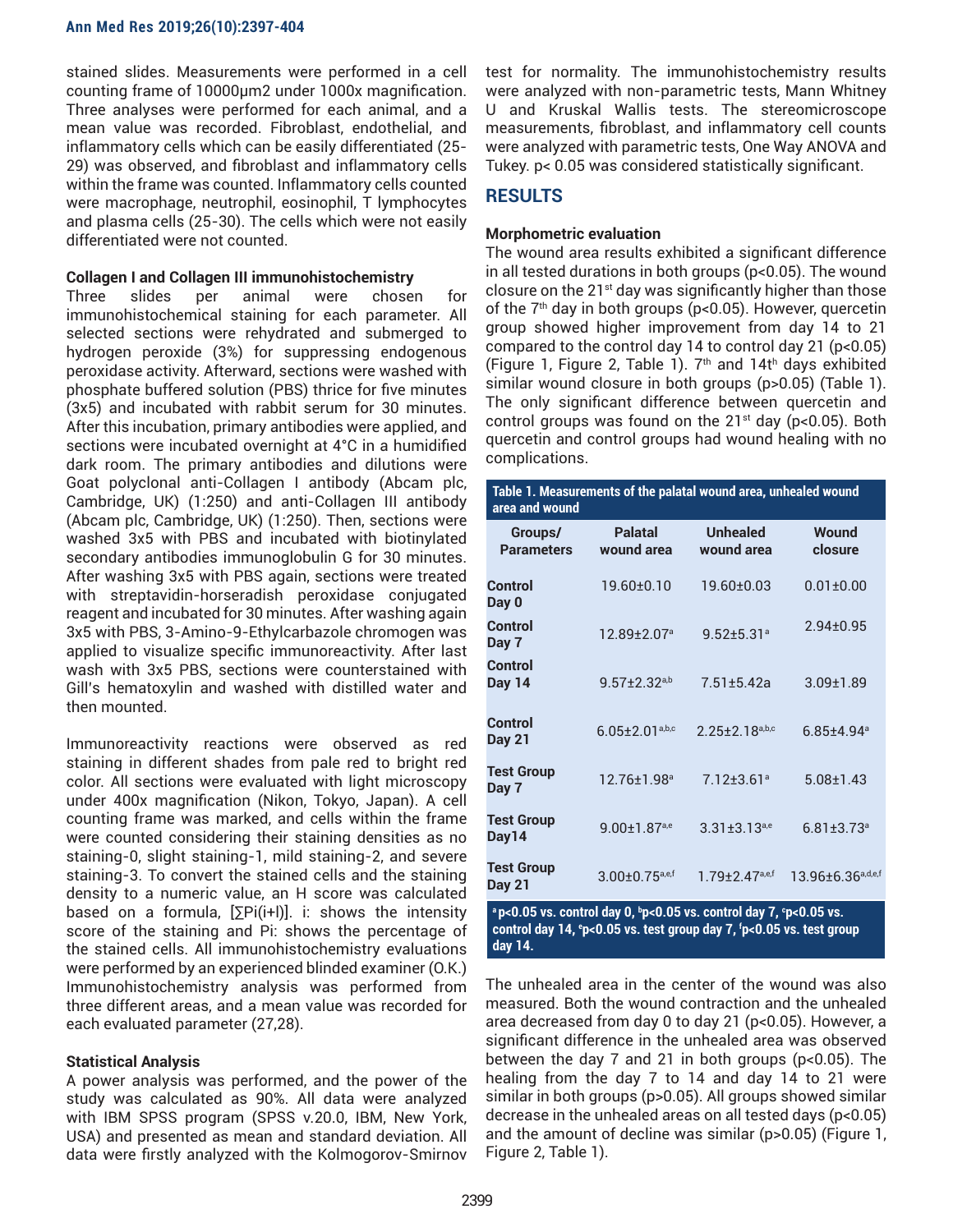

 **Figure 1.**Representative Stereomicroscope images of the Quercetin day 7 and 21 groups under 12.5x magnification



**Figure 2.** Wound area and unhealed wound area in the study groups





**Figure 3.** Representative Hematoxylin-eosin staining images, fibroblast cell counts and inflammatory cell counts of the study groups. Interrupted black arrows indicate inflammatory cells.Ct: Connective tissue, Et: Epithelial tissue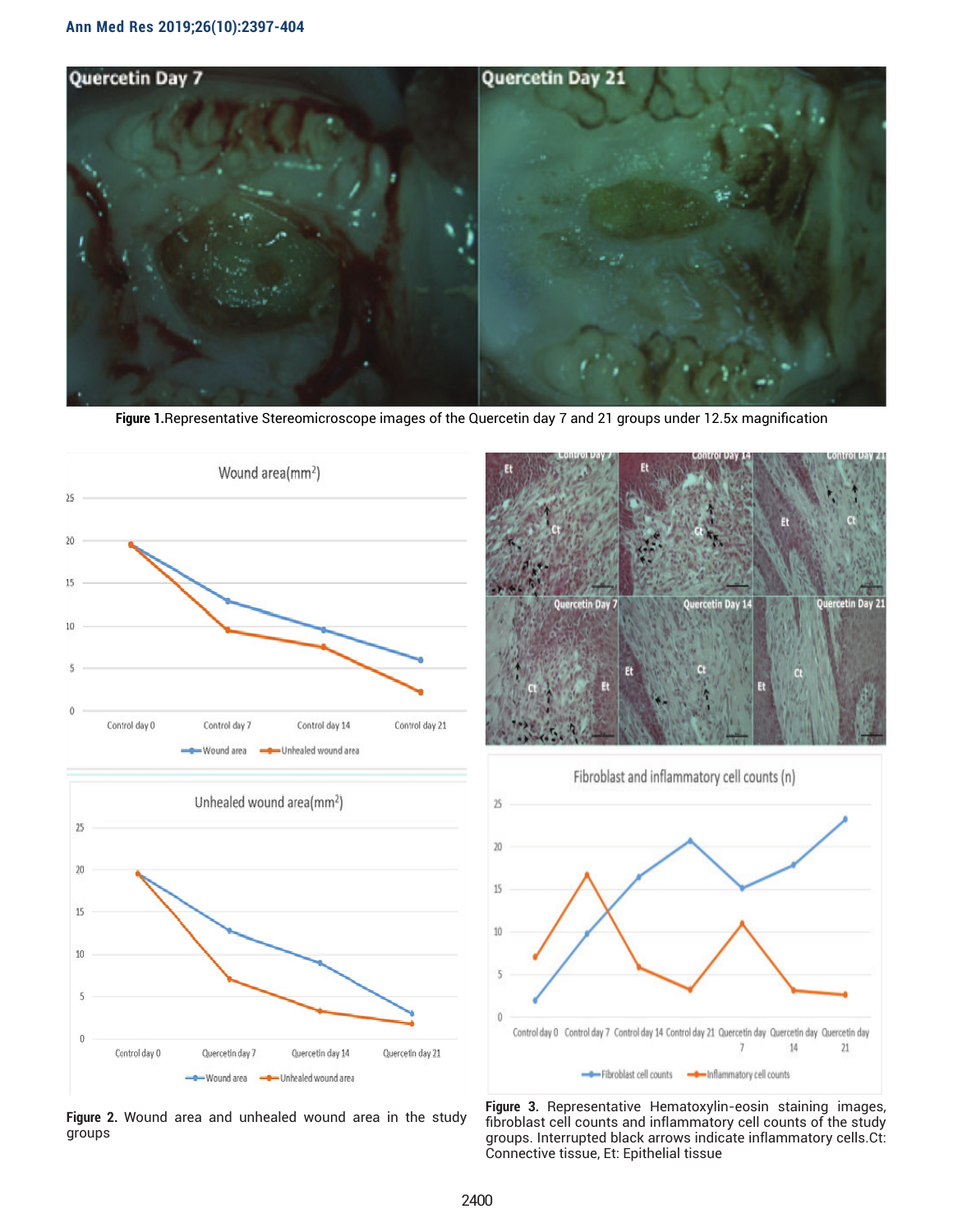| Table 2. Immunohistochemistry results and fibroblast and inflammatory cell counts |                   |                               |                                             |                                   |  |  |
|-----------------------------------------------------------------------------------|-------------------|-------------------------------|---------------------------------------------|-----------------------------------|--|--|
| <b>Groups/Parameter</b><br>s (H score)                                            | <b>Collagen I</b> | <b>Collagen III</b>           | <b>Fibroblast cell counts</b>               | Inflammation cell<br>counts       |  |  |
| <b>Control</b><br>Day 0                                                           | $19.90 + 9.05$    | 35.32±20.50*                  | $2.00 \pm 0.11$                             | $7.00 \pm 0.92*$                  |  |  |
| <b>Control</b><br>Day 7                                                           | 65.60±19.80*      | 63.65±17.32*                  | $9.75 \pm 2.31$                             | $16.72{\pm}1.30^*$                |  |  |
| <b>Control</b><br><b>Day 14</b>                                                   | 76.78±5.65*       | 25.92±13.95 <sup>+</sup>      | $16.50 \pm 2.92$ *,†                        | $5.87 \pm 2.41$ <sup>*,†</sup>    |  |  |
| <b>Control</b><br><b>Day 21</b>                                                   | 70.58±5.82*       | $12.33 \pm 6.17$ <sup>+</sup> | 20.75±1.03* <sup>+</sup>                    | $3.25 \pm 1.03$ <sup>*,†</sup>    |  |  |
| $\Omega$<br>Day 7                                                                 | 76.87±6.18*       | 68.12±18.09* <sup>‡</sup>     | 15.12±0.83*,t,**                            | 11.00±1.87*, <sup>†,‡,**</sup>    |  |  |
| Q<br><b>Day 14</b>                                                                | 74.62±4.47*       | 36.73±27.55 <sup>+,§</sup>    | 17.87±2.58*, <sup>†,‡,§</sup>               | $3.12 \pm 1.55$ *, <sup>†,§</sup> |  |  |
| Q<br><b>Day 21</b>                                                                | 70.09±3.77*       | 21.05±19.44 <sup>+§</sup>     | $23.25 \pm 1.90$ *, $\pm \pm \frac{1}{2}$ . | $2.62 \pm 1.47$ *, †, ‡,§, ††     |  |  |

**\* p<0.05 vs. control day 0, † p<0.05 vs. control day 7, ‡ p<0.05 vs. control day 14, \*\*p<0.05 vs. control day 21, § p<0.05 vs. quercetin day 7, ††p<0.05 vs. quercetin day 14.**

## **Histological evaluation**

In the HE-stained slides, the healed and unhealed wound area and newly formed epithelial and connective tissues were examined. Fibroblast and inflammatory cell counts in the groups were determined (Figure 3, and Table 2). Inflammatory cell counts in both groups significantly increased on the 7<sup>th</sup> day and decreased on the 14<sup>th</sup> and 21<sup>st</sup> days. The inflammatory cell counts were the highest in the 7<sup>th</sup> day control group and the differences were statistically significant (p<0.05). Quercetin caused significantly lower inflammation on the day  $7<sup>th</sup>$  compared to the control group (p<0.05). The decrease of the quercetin inflammatory cell counts from day 7 to 14 and 14 to 21 in the group were found significant (p<0.05) while the differences in the control group were not found significant (p>0.05). Quercetin decreased early inflammation.

For the fibroblast cell counts, values exhibited a reverse pattern compared to the inflammatory cell counts. Cell counts in the control group showed a statistically significant increase from 0th day to the  $21^{st}$  day (p<0.05). Fibroblast on the day 0th was significantly lower than those of the other groups (p<0.05). Even though the cell counts increased on the day 7th in both groups, the increase in the quercetin group was more evident (p<0.05). Quercetin treated rats exhibited significantly higher fibroblast cell counts on  $7<sup>th</sup>$ , 14<sup>th</sup>, and 21<sup>st</sup> days compared to the equivalent control groups (p<0.05) (Figure 3, Table 2).

# **Collagen I and Collagen III immunohistochemistry**

The immunohistochemistry results of the Collagen I and Collagen III expressions in the study groups were presented in Figure 4, Figure 5, and Table 2.



**Figure 4.** Representative immunohistochemistry staining of Collagen I and Collagen III in the study groups. Ct: Connective tissue, Et: Epithelial tissue

Collagen III levels increased from day 0 to day 7 and the highest levels were observed on the day 7th in both groups (p<0.05). The decrease in the collagen III levels from the day 7 to 14 and 7 to 21 were significant in both groups however the differences from the day 14 to 21 in quercetin and control groups were not found significant (p>0.05).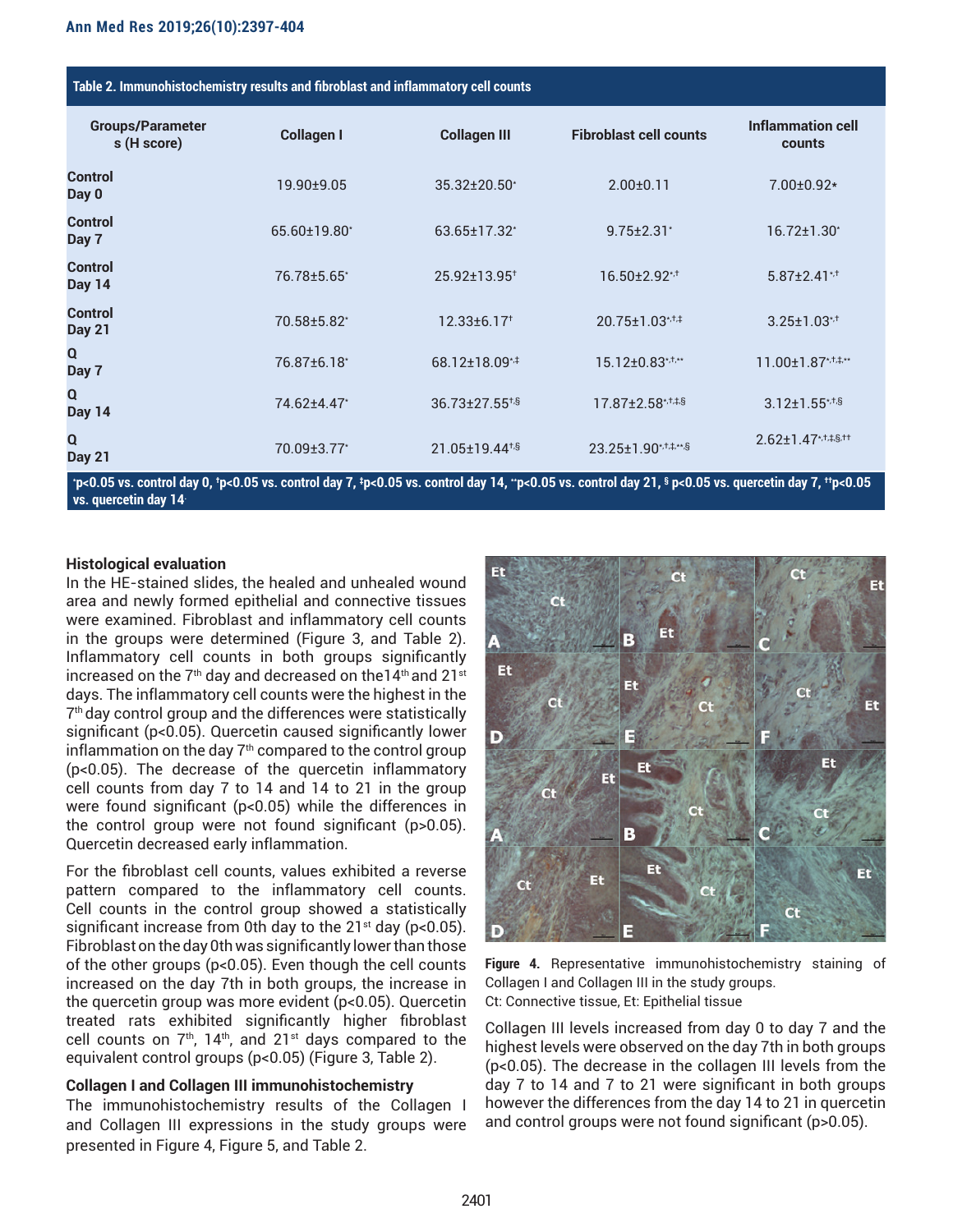#### **Ann Med Res 2019;26(10):2397-404**



**Figure 5.** Immunohistochemistry staining results of Collagen I and Collagen III in the study groups

As for the collagen I synthesis, the significantly lowest value was observed in the 0th day (p<0.05). The expressions increased from the day 0 to 7, 14, and 21. The highest collagen I expressions were in the 14th day in both groups however, the differences in comparisons  $7<sup>th</sup>$ vs.  $14<sup>th</sup>$ ,  $14<sup>th</sup>$  vs.  $21<sup>st</sup>$ , and  $7<sup>th</sup>$  vs.  $21<sup>st</sup>$  days were insignificant in both groups (p>0.05).

Both quercetin and control groups exhibited similar alterations in the collagen I and III expressions in all tested times.

## **DISCUSSION**

The effect of quercetin on wound healing was evaluated in the present study through a secondary intention wound healing model in Wistar rats. The results revealed that quercetin significantly improved wound healing on the day 21 by decreased wound area. Quercetin also reduced the early inflammation and increased fibroblast cell density. However, collagen I and III synthesis in the quercetin treated groups compared to the control rats were similar in all tested times.

Inflammation is the first stage of wound healing and anabolic activities such as cell migration, proliferation, extracellular matrix production begin after the inflammatory phase (3). Quercetin is a bioflavonoid compound with potent anti-inflammatory efficacy through suppressing inflammatory mediators such as nitrogen reactive species or cytokines such as tumor necrosis factor (TNF)-α and interleukin (IL)-1β (31). Anti-inflammatory effect occurs mainly through modulating various signal molecules such as MAPK pathway and blocking of TNF-α mediated inflammation of macrophage cells and inhibition of cyclooxygenase and lipoxygenase productions (16,32-36). Down-regulation of cyclooxygenase production was also associated with the antimicrobial effect of quercetin which is manifested by blockage of lipoteichoic acid signal transduction and related NF-KB activation (12,16,32). Decrease in TNF-α

and nitric oxide production was also reported in vivo (13). The present study evaluated the inflammation through the inflammatory cell infiltration in the wound area and the results revealed a significant decrease in the inflammatory cell counts in accordance with previous reports (19,32- 36). Quercetin gel implementation reduced inflammatory cell infiltration, especially on the early period of the healing which was observed on the  $7<sup>th</sup>$  day. The decreases in the inflammatory cell infiltrate on the  $14<sup>th</sup>$  and  $21<sup>st</sup>$  days were similar to those of the control groups.

Along with reduced inflammation, quercetin administration promotes the wound healing by also inducing fibroblast proliferation in rats in early period of wound healing (19) which occurred through stimulation of VEGF, TGF-β, IL-10, and CD31. Wang et al. also reported the effect of quercetin on connective tissue metabolism via reducing expression of MMP-2, MMP-9, cathepsin B, and cathepsin K and increased tissue inhibitor of MMP-1 gene expression (14). Increased VEGF expressions were also reported along with decreased MMP production (37). On the other hand, Doersch et al. found no impact of quercetin on fibroblast cell growth or wound contraction (18). In contrast to Doersch et al. fibroblast numbers increased from day 0 to 21 in both groups (18). Furthermore, in the present study, quercetin-treated rats had significantly higher fibroblast cells compared to the control group on all tested durations. This result was in accordance with Gopalakrishnan et al. who also reported increased fibroblast cell counts in the wound area from day 0 to day 14 (19).

In addition to the fibroblast proliferation, the healing process also requires the increase in fibroblast function and the synthesis of extracellular matrix molecules such as hydroxyproline and glucosamine and Ahmad et al. demonstrated that quercetin induced hydroxyproline and glucosamine in rats even with the presence of diabetes (20). Gomathi et al. reported promoted wound healing after quercetin-incorporated collagen matrices in dermal wound healing (38). They also indicated elevated collagen production with increased hydroxyproline synthesis (38). However, the most pronounced effect of quercetin on wound healing and connective tissue metabolism is the prevention of scar formation (39). This effect occurs in a dose-dependent manner and causes a decrease in collagen production (39,40). However, the effect of quercetin on MMPs result in an increase in the collagen in the connective tissue due to the decreased collagen destruction (14,37). Collagen synthesis is a crucial component of wound healing since collagen III production begins earlier in the inflammatory phase while collagen III synthesis begins later on the proliferation phase. Both collagen I and III synthesis were reported to peak on days from 7 to 14 (41). Furthermore, Shukla et al. reported that quercetin increased collagen synthesis, fibroblast function and new blood vessels (42). However, the present results showed similar collagen I and III synthesis when control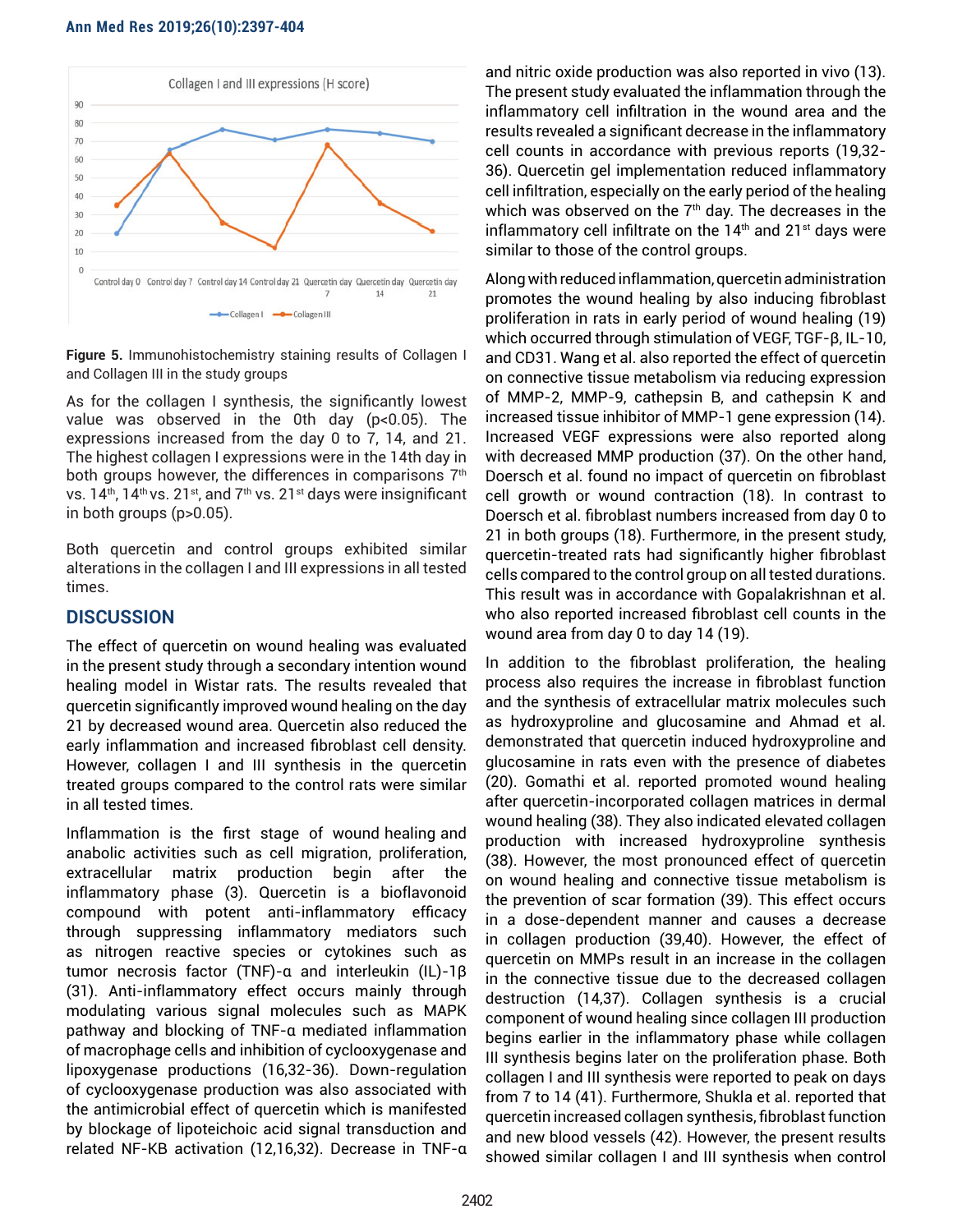and quercetin groups were compared. Furthermore, the highest collagen III levels were observed on the day 7 in both groups while the highest collagen I expressions were on the day 14 in the control group and on the day 7 in the quercetin group. Collagen I significantly increased from day 3 to day 14, and at day  $21^{st}$ , a slight decrease was observed in the control group. On the other hand, quercetin caused an increase in the collagen I on the day 7 and a slight decrease on the days 14 and 21 were observed which could indicate an early activation of proliferation phase in wound healing process.

Fibroblast count, collagen and extracellular matrix production and inflammation are histological indicators of wound healing. The most prominent clinical feature of wound healing is wound closure. In this regard, Jangde et al. reported accelerated wound healing and decreased wound closure time after quercetin gel implementation (43). Ambiga et al. also showed that quercetin-containing flavonoids promoted wound healing and provided a better wound closure in skin wounds in rats (44). Furthermore, Gopalakrishnan et al.(19) used a topical gel of quercetin with a concentration of 0.1% and reported smaller wound area and greater wound closure. The wound healing was morphologically evaluated in the present study and the present results showed reduced wound area and increased wound closure from day 0 to day 21. The unhealed wound area exhibited a similar pattern and decreased from day 0 to 21 in both quercetin and control groups. The improvement in the wound area was more evident in the quercetin groups. In contrast with Gopalakrishnan et al.(19), quercetin did not provide significant improvements on the days  $14<sup>th</sup>$  and before in wound closure in morphometric measurements. However, the wound closure of the quercetin group on the day 21 was higher than the control group. The concentration of the quercetin gel was used in the present study was 5% with a dose of 20µg for each rat which was reported to be effective in previous studies (21,22) with no toxicity or tissue damage (23,24).

# **CONCLUSION**

The present study was designed and conducted as an experimental study evaluating the effect of quercetin on a secondary intention wound healing model in rats. The wound closure and unhealed area was slightly better in the quercetin treated rats. A possible explanation was the increased fibroblast cell count after quercetin administration and early reduction in the inflammatory cell infiltration. Nonetheless, immunohistochemistry analysis showed no difference in Collagen, I and Collagen III synthesis after quercetin administration. The present results should be interpreted considering limitations of animal studies as the animal biology differs from human biology in terms of physiologic processes. Performing further biochemical analysis would have enlightened the

effects of quercetin on wound healing better. Therefore, studies with further analysis like Western-blot, cell-culture or PCR should be performed.

*Competing interests: The authors declare that they have no competing interest.* 

*Financial Disclosure: There are no financial supports.*

*Ethical approval: The present study protocol was approved by the local ethics committee of animal studies of Tokat Gaziosmanpasa University (approval number-HADYEK-44). The study was designed and conducted at Tokat Gaziosmanpasa University Faculty of Dentistry and Faculty of Medicine.* 

*Mehmet Murat Taskan ORCID: 0000-0002-4830-0075 Hatice Balci Yuce ORCID: 0000-0003-3574-9751 Ozkan Karatas ORCID: 0000-0001-9891-7172 Fikret Gevrek ORCID: 0000-0002-3722-2542*

# **REFERENCES**

- 1. Janis J, Attinger C. The basic science of wound healing. Plast Recons Surg 2006;117:12-34.
- 2. Velnar T, Bailey T, Smrkolj V. The wound healing process: an overview of the cellular and molecular mechanisms. J Int Med Res 2009;37:1528-42.
- 3. Guo Sa, DiPietro LA. Factors affecting wound healing. J Dent Res 2010;89:219-29.
- 4. Hess CT. Checklist for factors affecting wound healing. Adv Skin Wound Care 2011;24:192.
- 5. Quain AM, Khardori NM. Nutrition in Wound Care Management: A Comprehensive Overview. Wounds 2015;27:327-35.
- 6. Stechmiller JK. Understanding the role of nutrition and wound healing. Nutr Clin Pract 2010;25:61-68.
- 7. Schieber M, Chandel NS. ROS function in redox signaling and oxidative stress. Curr Biol 2014;24:453- 62.
- 8. Zhou J, Lei Y, Chen J, et al. Potential ameliorative effects of epigallocatechin‑3‑gallate against testosteroneinduced benign prostatic hyperplasia and fibrosis in rats. Int Immunopharmacol 2018;64:162-69.
- 9. Orihuela-Campos RC, Tamaki N, Mukai R, et al. Biological impacts of resveratrol, quercetin, and N-acetylcysteine on oxidative stress in human gingival fibroblasts. J Clin Biochemis Nutr 2015;56:220-27.
- 10. Mittal M, Siddiqui MR, Tran K, et al. Reactive oxygen species in inflammation and tissue injury. Antioxid Redox Signal 2014;20:1126-67.
- 11. Kurutas EB. The importance of antioxidants which play the role in cellular response against oxidative/ nitrosative stress: current state. Nutr J 2015;15:71.
- 12. David AVA, Arulmoli R, Parasuraman S. Overviews of biological importance of quercetin: A bioactive flavonoid. Pharmacogn Rev 2016;10:84.
- 13. Li Y, Yao J, Han C, et al. Quercetin, inflammation and immunity. Nutrients 2016;8:167.
- 14. Wang S, Yao J, Zhou B, et al. Bacteriostatic effect of Quercetin as an antibiotic alternative in vivo and its antibacterial mechanism in vitro. J Food Prot 2017;81:68-78.
- 15. Gutiérrez-Venegas G, Bando-Campos CG. The flavonoids luteolin and quercetagetin inhibit lipoteichoic acid actions on H9c2 cardiomyocytes. Int Immunopharmacol 2010;10:1003-9.
- 16. Gutiérrez-Venegas G, Torras-Ceballos A, Gómez-